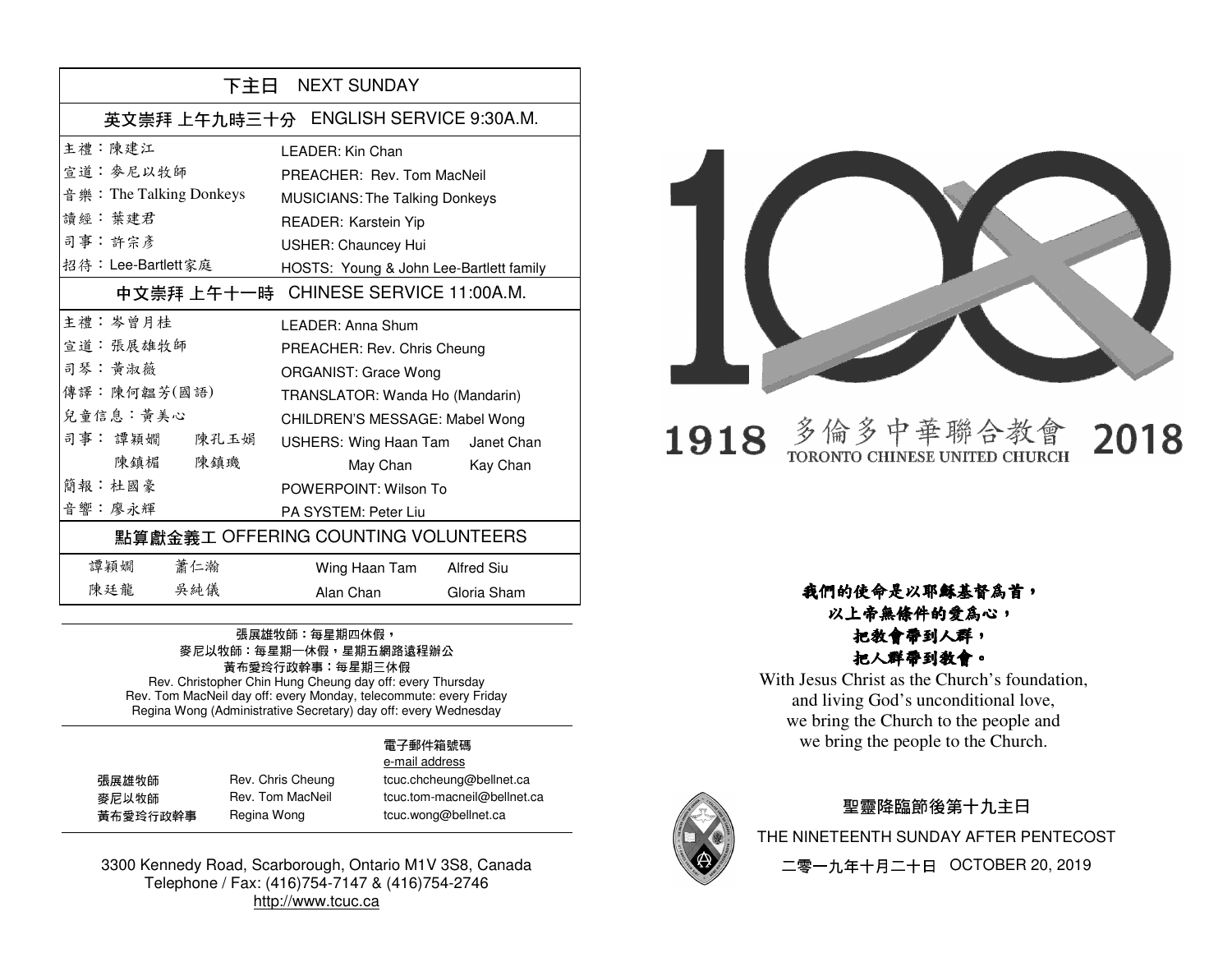#### ENGLISH WORSHIP SERVICE 9:30AM

#### GATHERING AND PRAISE

GATHERING MUSIC

LIGHTING THE CHRIST CANDLE

#### **INVITATION TO WORSHIP** David Sparks, Prayers to Share: Year C, 182.

We ask for the gift of persistence, O God, When we believe in the rightness and integrity of the cause. We ask for the gift of persistence, O God, To carry on even when the doubters and mockers make their presence felt. We ask for the gift of persistence, O God, To counter low self-esteem and strong opposition. We ask for the gift of persistence, O God, A persistence applauded by Jesus, a persistence in opposing the evil ones,

a persistence that His life's pattern showed so clearly. Amen.

#### PRAYER OF APPROACH

Eternal God, You were present in the beginning and breathed creation into being, You journey with us in our daily lives, and You will be with us in the end: Give us the strength and courage to wrestle with You in our lives, so that we may know You better and be more able to work in Your vineyard. We ask in the Name of the Holy Spirit, our Guide and Companion. Amen.

SONGS OF PRAISE & FAITH: "Find Me in the River" & "Your Glory"

#### PASSING OF THE PEACE

We greet one another in Jesus' name saying "the Peace of God be with you".

RESPONSIVE READING: Psalm 119: 97-104 (VU 840, Part 4)

#### OFFERTORY MUSIC

Offering of our life and work is received during the music.

OFFERTORY PRAYER DAVID BONIC Sparks, Prayers to Share: Year C, 182.

Through these gifts, the cause of peace will go forward: Peace for the troubled heart and mind,

peace within the communities of faith,

peace where conflict rages,

peace where evil infiltrates, peace where silence deafens, peace where listening renews.

The peace of Jesus Christ; the peace that He taught, the peace that He died for. Bless, O God, these offerings and all our gifts, and work joyfully with them. Amen.

#### LISTENING TO THE WORD

SCRIPTURE READING: Luke 18:1-8 (The Message)

CHILDREN'S TIME Persistence Afterwards, the children are invited to continue their worship in room 1, basement

SCRIPTURE READING: Genesis 32:22-31 (NRSV)

As Jacob prepares to meet his estranged brother Esau, he quite literally wrestles with God. Risking it all, he enters into a new relationship with God.

SERMON: "Disciples Wrestle with God"

SONG OF FAITH: MV 27 "Creator God You Gave Us Life"

#### SENDING OUT TO LIVE THE WORD

PRAYERS FOR THE COMMUNITY & LORD'S PRAYER

ANNOUNCEMENTS (see also pp. 6-8)

M&S FUND TODAY: "A Thank You to Ministers"

SONG OF PRAISE: "Oceans"

COMMISSIONING & BLESSING David Sparks, Prayers to Share: Year C, 183.

Be peacemakers! Where there is trouble and anxiety we will bring calm.Be peace restorers! Where persons are at odds with one another, we will bring reconciliation.Be examples of peacefulness! In the midst of the hustle and hurry of this world,we will take time to smell the roses. Be God's peaceful people! We will find peace in prayer, and fulfillment in working for peace. Amen.

AMENAfter the sung "Amen" we take a few moments of quiet

We thank everyone who shared their ministries in worship today

| LEADER:                           | Samuel Yoon                                                            |  |
|-----------------------------------|------------------------------------------------------------------------|--|
| PREACHER:                         | Rev'd Tom MacNeil                                                      |  |
| MUSICIANS:                        | The Talking Donkeys                                                    |  |
| READER:                           | Jessica Hions                                                          |  |
| USHER:                            | Evan Yoon, Caitlyn Yoon                                                |  |
| HOSTS:                            | Albert & Esther Au family                                              |  |
|                                   | SUNDAY SCHOOL: JoAnn Hum / Maria Wong                                  |  |
|                                   | AV/SANCTUARY: Matthew Lum/Ming Yoon, Kin Chan, Simon Fung/Chauncey Hui |  |
| POWERPOINT PREPARATION: Esther Au |                                                                        |  |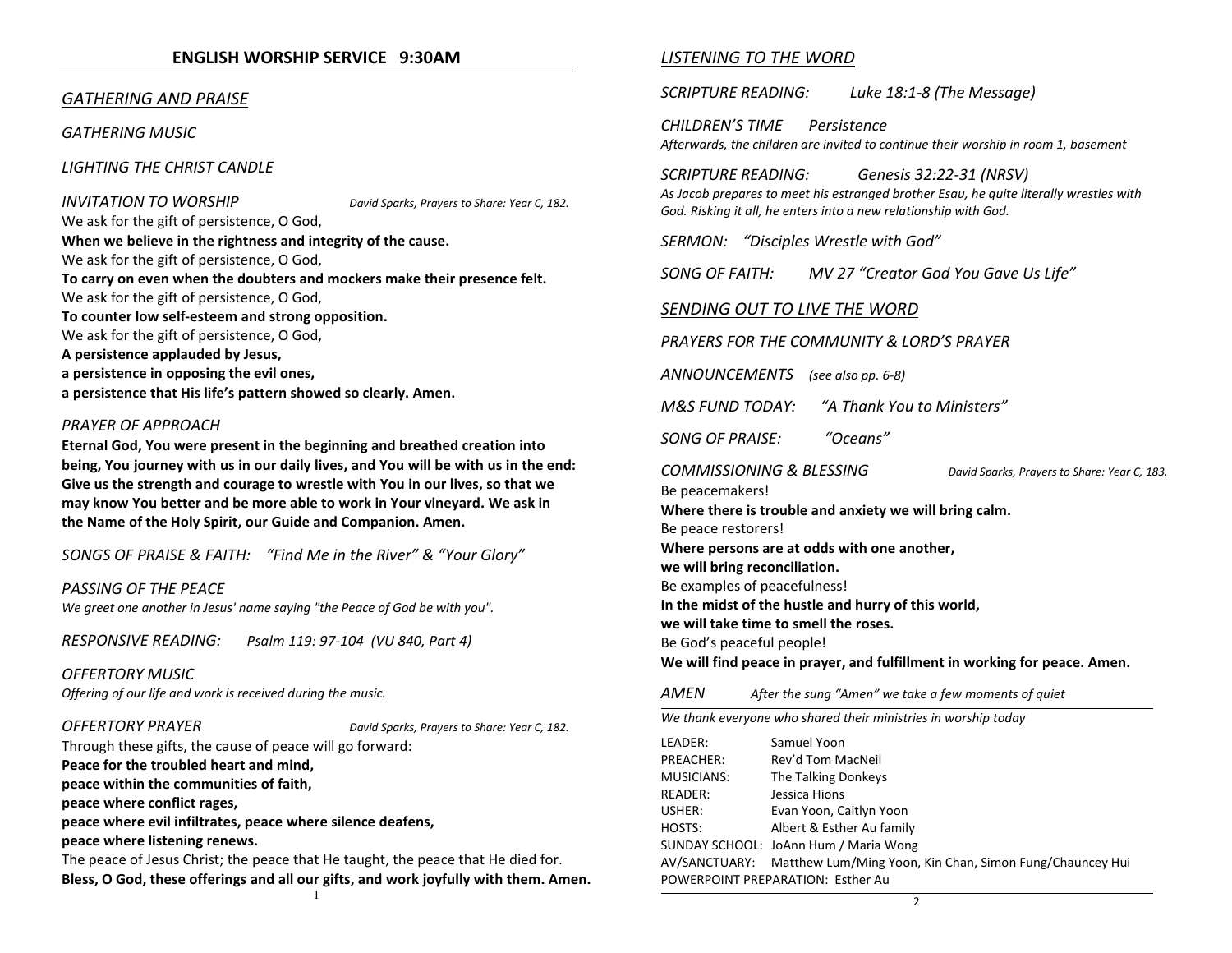### 上午十一時中文崇拜程序 CHINESE WORSHIP SERVICE ─────────────────────────────────────────────────────────────────────────────

| 主禮: 葉呂婉禎                | Leader: Betty Yip                                                             | 詩        |
|-------------------------|-------------------------------------------------------------------------------|----------|
| 宣道:張展雄牧師                | Preacher: Rev. Chris Cheung                                                   | 讀        |
| 司琴:廖琪珍                  | Organist: Kitty Liu                                                           | 路        |
| 傳譯:張修斌(國語)              | Translator: Bin Zhang (Mandarin)                                              |          |
| 司事: 林永豐<br>林蔡佩儀         | Ushers: Alfred Lam<br>Bonnie Lam                                              | 唱        |
| 廖嘉祐<br>廖温翠屏             | Ka Yau Liu<br>Chiu Ping Liu                                                   | $\Gamma$ |
| 簡報: 甄榮益                 | Power Point: Jeck Chin                                                        |          |
| 音響:廖永輝                  | PA System: Peter Liu                                                          | 宣        |
| 電琴序樂                    | <b>ORGAN PRELUDE</b>                                                          | $\Gamma$ |
|                         |                                                                               | 榮        |
| 唱詩第39首                  | <b>OPENING HYMN #39</b>                                                       | (哥)      |
| 「永遠讚美歌」                 | "Praise the Lord, His Glories Show"                                           | 會        |
| 宣召                      | <b>CALL TO WORSHIP</b>                                                        | 奉        |
| 著往(第625首)               | INTROIT (#625)                                                                | (翟       |
| 同唱「主在聖殿中」               | "The Lord Is in His Holy Temple"                                              | 也        |
| 牧師領禱                    | PASTORAL PRAYER BY MINISTER                                                   | 獻        |
| 主禱文 (第649首)             | THE LORD'S PRAYER (#649)                                                      | $\Gamma$ |
| 同唱「我們在天上的父」             | "Our Father "                                                                 | 祝        |
| 詩班歌頌                    | <b>CHOIR ANTHEM</b>                                                           | 三        |
| 「我心裏有一新歌」               | "There's a New Song in My Heart"<br>(by John W. Peterson)                     | (哥       |
| 指揮 葉賜光                  | Conductor: Kenneth Yip                                                        | 唱        |
| 伴奏 廖琪珍                  | Accompanist: Kitty Liu                                                        | г.       |
| 問安                      | PASSING OF THE PEACE                                                          |          |
|                         |                                                                               | 電        |
| 兒童信息                    | <b>CHILDREN'S MESSAGE</b>                                                     | 徝        |
| 由廖琪珍主講<br>信息後兒童往樓下參加主日學 | Children are dismissed to Sunday School after<br>the message led by Kitty Liu | S<br>h   |
|                         |                                                                               |          |

| 啟應文                             | <b>RESPONSIVE READING</b>                                                                                              |
|---------------------------------|------------------------------------------------------------------------------------------------------------------------|
| 詩篇119:97-104 (舊約第750頁)          | Psalm 119: 97-104 (NEB p. 723)                                                                                         |
| 請經                              | SCRIPTURE READING                                                                                                      |
| 路加福音18: 1-8 (新約第109頁)           | Luke 18: 1-8 (NEB p. 98)                                                                                               |
| 唱詩第222首                         | <b>HYMN #222</b>                                                                                                       |
| 「禱告良辰歌」                         | "Sweet Hour of Prayer"                                                                                                 |
| 宣道                              | <b>SERMON</b>                                                                                                          |
| 「恆切禱求」                          | "Pray Always and Do Not Lose Heart"                                                                                    |
| 榮耀頌                             | GLORIA PATRI                                                                                                           |
| (歌詞在聖詩封底內頁)                     | (Hymn book inside back cover)                                                                                          |
| 會務報告                            | <b>PARISH CONCERNS</b>                                                                                                 |
|                                 |                                                                                                                        |
| 奉獻                              | THE OFFERING                                                                                                           |
| (歡迎同道使用插在長椅內的捐封,<br>也供忘記攜帶捐封者。) | (Donation envelopes are available in the pews for<br>Visitors or those who forgot to bring their own<br>assigned one.) |
| 獻禮文(第644首)                      | <b>OFFERTORY PRAYER (#644)</b>                                                                                         |
| 「萬物都是從主而來」                      | "All Things Come of Thee"                                                                                              |
| 祝福                              | <b>BENEDICTION</b>                                                                                                     |
| 三一頌                             | <b>DOXOLOGY</b>                                                                                                        |
| (歌詞在聖詩封底內頁)                     | (Hymn book inside back cover)                                                                                          |
| 唱詩第294首                         | RECESSIONAL HYMN #294                                                                                                  |
| 「天下一家歌」                         | "Christ Defined Our Brotherhoood"                                                                                      |

後座有即時傳譯設備,譯為國語(撥M字)。如需聽筒或簡體字聖經請向司事長索取。 Simultaneous translation into Mandarin (switch to M) is available. Please obtain headphones or Simplified Chinese Character Bible from the Chief Usher.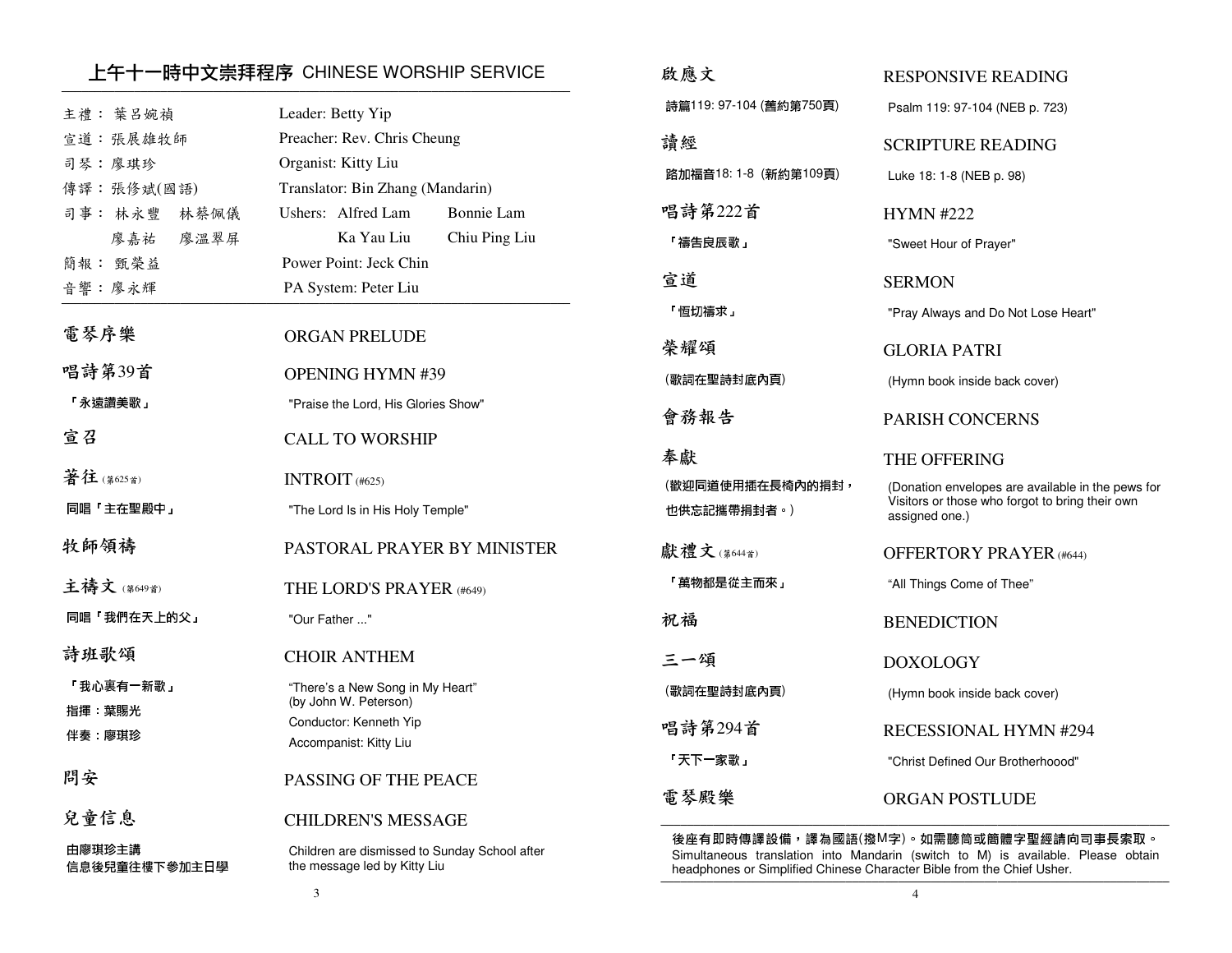### <u>本主日獻花 DONATIONS FOR SUNDAY FLOWERS</u> :<br>.

區梁佩賢記念先夫區鏗,親家賈觀熙,賈王素蘭區梁佩賢悼念學友譚梁燕琼

## 本主日獻刊 DONATIONS FOR SUNDAY BULLETIN:

黃偉雄

區梁佩賢

## 本主日特別捐 TODAY'S SPECIAL DONATION:

Dr. Sam & Ruby Siu in memory of Wai Hung Siu

# 歡迎 **WELCOME**:

- 泰兰 英文崇拜後在懷熙中心有茶聚,歡迎各位參加。 After the 9:30am service, please join us for fellowship and refreshments in the T.H. Chan Memorial Hall.
- ◆ 弟兄姊妹如有個人或對教會關懷事項,張展雄牧師和麥尼以牧師歡迎  $\mathcal{L}^{\bullet}$ 你們於他辦公時間到教會面談,請先用電話預約。若有代禱的需要, 請將代禱事項發送電郵或致電聯絡他(見週刊背頁)。

 If you have personal concerns or concerns about the church, Rev. Cheung and Rev. MacNeil welcome you to visit during office hours for private conversation. Please call in advance to set up date and time. Also, if you need prayer, please email them the prayer item or contact by phone (contact information on the back of the bulletin).

| 本调聚會與活動 ACTIVITIES THIS WEEK |                                              |  |
|------------------------------|----------------------------------------------|--|
| 今日下午12:15                    | 英文崇拜歌頌小組在正堂練習                                |  |
| Today 12:15pm                | Talking Donkeys' rehearsal in the Sanctuary. |  |
| 今日下午1:30                     | 教會詩班在正堂練習                                    |  |
| Today 1:30pm                 | Church Choir rehearsal in the Sanctuary.     |  |
| 今日下午2:15                     | 團契健康排舞在運動場進行                                 |  |
| Today 2:15pm                 | Fellowship Line Dance in the gym.            |  |
| 星期三下午2:00                    | 國語班在友誼廳進行                                    |  |
| Wednesday 2:00pm             | Mandarin Class in the Fellowship Lounge      |  |
| 星期三晚上8:00                    | 羽毛球活動在運動場進行                                  |  |
| Wednesday 8:00pm             | Badminton in the gym.                        |  |

# <mark>代禱事項 PRAYER CONCERNS</mark>:<br>1.我們为以下的信仰社區的物老和其

- 1. 我們為以下的信仰社區的牧者和其教會事工祈禱:亨伯聯合教會、莫文以馬內利聯合教會、科斯本聯合教會。 We pray for the communities of faith at Humber Valley United Church, Malvern-Emmanuel United Church and Cosburn United Church. May God continue to bless their ministries.
- 2. 我們為因種族歧視和不公平的受害者祈禱。求主幫助司法和社區各機構為大眾作出最佳的服務。

 We pray for victims of racial profiling and injustice. We pray that institutions of justice and community protection may work in the best interests of all of us.

# 會務消息 **CHURCH NEWS**:

### 1. 新生婴兒 New Born Baby<br>木堂数友董詠庭、随日禮去

本堂教友黃詠庭、陳日禮夫婦於10月16日(星期三)在北約克全科醫院蒙主賜一男兒,重7磅3安士,取名陳宇琛。 母子平安,願主恩佑此家庭。我們祝賀黃德銘、布愛玲榮 升第二任外祖父母。

 Congratulations go to Sarah & Daniel Chan, grandparents Anthony & Regina Wong, for the birth of a baby boy named Jason Noah Chan, 7lbs 3oz, on Wednesday October 16, 2019 at North York General Hospital. May God bless this baby and the family.

# 2. 派發三文治外展事工 Today's Sandwich Run<br>从展事工組完於会日前往多倫多市由心色無家可!

外展事工組定於今日前往多倫多市中心為無家可歸者派發 愛心三文治包。中英文崇拜的兒童將於上午10:15在懷熙中 心預備三文治午餐包。所有參與者在英文崇拜後集合分配午餐包、組織隊伍和路線,小吃後約上午11:30出發,行程 約二至三小時。歡迎大家參加。

 We are having a sandwich run in downtown area today after the English Service. Your continued support will make this meaningful outreach possible. Children of both services will meet in the gym around 10:15am to prepare sandwiches. We will leave for downtown at 11:30, and spend around 2-3 hours distributing lunches. Parents with young children can do a shorter route. All are welcome to assist.